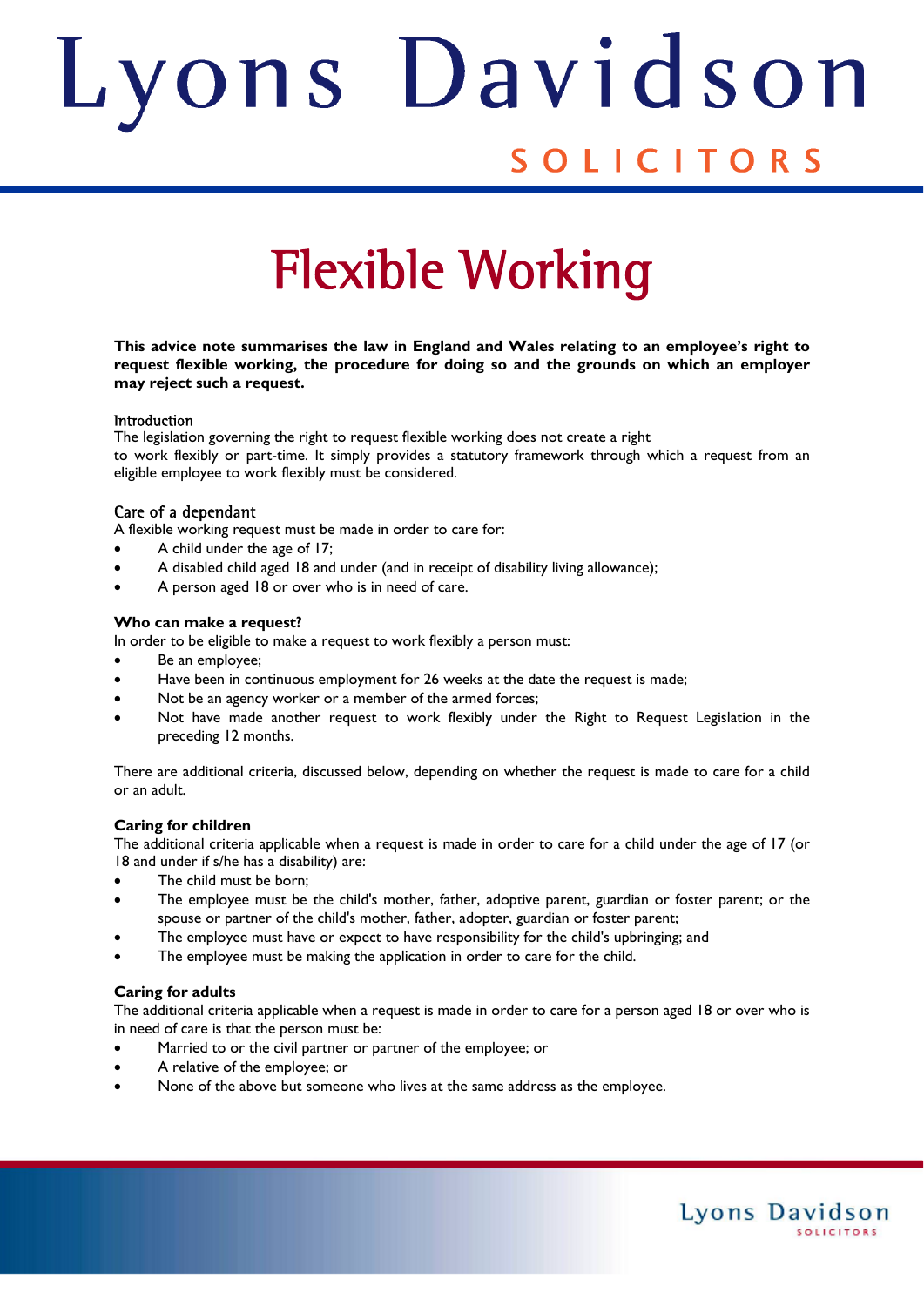# **What kind of change can be applied for?**

An eligible employee may request:

- A change to the hours they work;
- A change to the times when they are required to work; or
- To work from a different location (for example, from home).

# The right to request procedure

The employee must comply with the steps and time limits outlined below.

- The employee is required to submit a written application to include:
	- The proposed work pattern that they are requesting;
	- Specification of their entitlement to make the application;
	- Any effect that they anticipate the proposed work pattern would have on the employer's business and how such effects might be accommodated or addressed in practice.
- Within 28 days of receiving the request, the employer must arrange to meet with the employee in order to discuss the application. The employee is entitled to be accompanied by a worker employed by the same employer at the meeting;
- Within 14 days of the date of the meeting, the employer must write to the employee either to agree to the new work pattern and set a start date, or provide grounds (see below) for the rejection of the application and set out the appeal procedure;
- The employee can appeal the rejection of a request, but must do so within 14 days of the request being rejected;
- Within 14 days of receiving the appeal notice, the employer must arrange a further meeting in order to discuss the grounds of appeal and within a further 14 days of that meeting, the employer must deliver the appeal decision;
- The above time periods may only be extended by both the employee and employer's mutual consent, except in very limited circumstances, for example, where the personnel required to hear the application or appeal are not available and cannot be substituted.

#### **Granting the request or reaching an agreement**

The procedure may result in either an agreement of the pattern requested or a 'compromised' version of the request which has been reached through the discussion process.

If the procedure does result in a new work pattern, then:

- Both parties must be entirely clear as to the scope of the new work pattern;
- The employer should issue a new contract setting out the new agreed terms;
- The employer should produce a letter setting out the terms and expressly amending the contract accordingly with effect from a stated date; and
- The contract or the letter of variation should be signed by the employee and retained by the employer.

The new work pattern will be a contractual variation to the employee's employment and will be permanent, unless a further variation is mutually agreed.

Once the employer has agreed the new working pattern, any further change to the contractual terms (including a change back to the original working pattern) will be a contractual variation and requires the agreement of the employee.

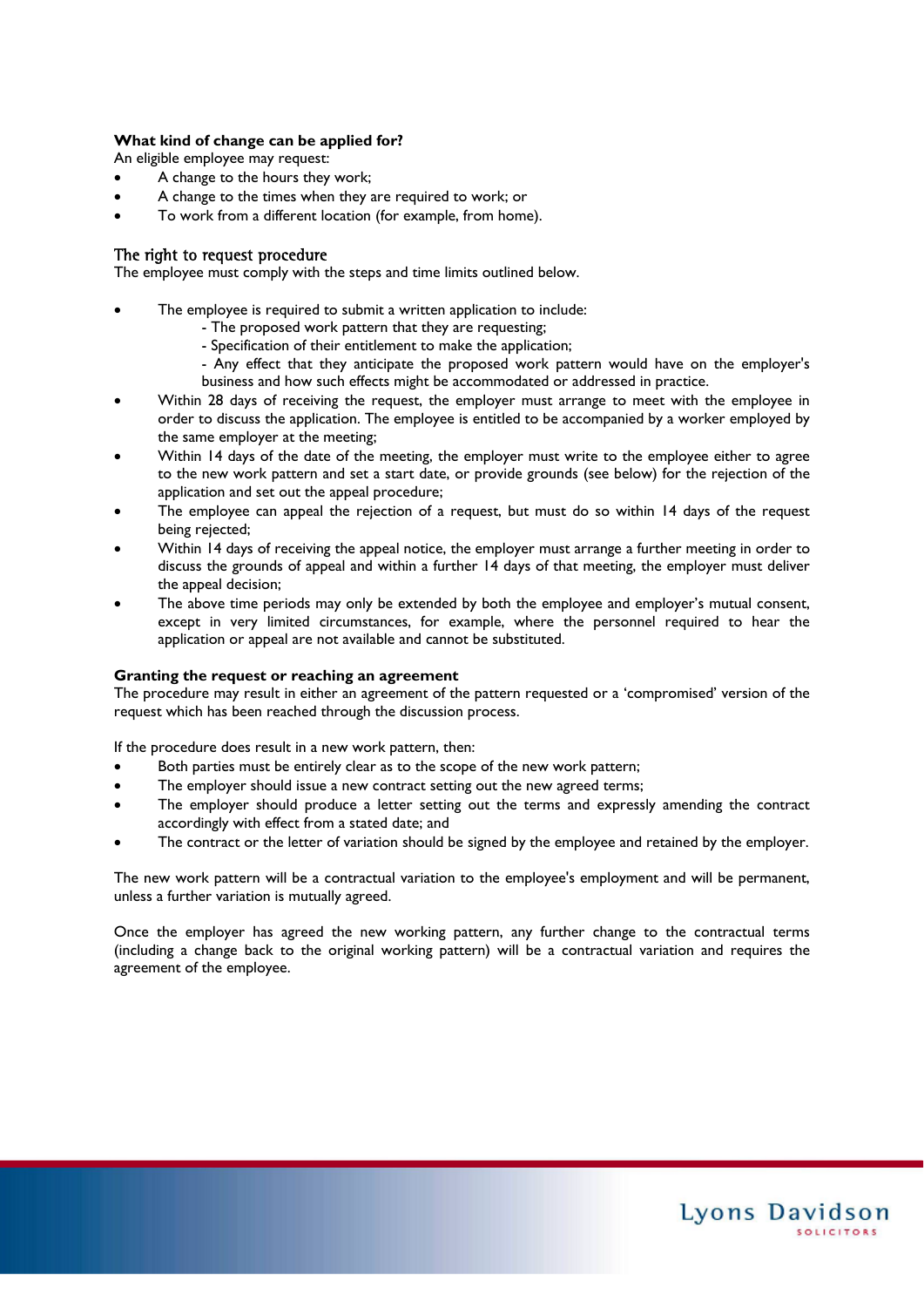# **Grounds for refusing the request**

A request may only be refused on the following grounds:

- Eligibility: for example the person requesting flexible working is not an employee;
- Procedural grounds, where the employee fails to comply with the statutory procedure; or
- One or more of the eight prescribed statutory 'legitimate business reasons' set out below:
	- The burden of additional costs;
	- Detrimental effect on ability to meet customer demand;
	- Inability to reorganise work among existing staff;
	- Inability to recruit additional staff;
	- Detrimental impact on quality;
	- Detrimental impact on performance;
	- Insufficiency of work during the periods the employee proposes to work;
	- Planned structural changes.

The employer's notice of refusal must:

- State which of the statutory grounds applies;
- Contain 'sufficient explanation' of why the chosen ground(s) apply in relation to the application;
- Be dated.

#### **Appeal**

If the employee chooses to appeal, the appeal meeting will provide an opportunity for a further review of the employee's request and for the employee to question, in detail, why the employer's decision has been reached and whether the grounds for refusal were based on correct facts.

There are no prescribed grounds of appeal so an employee can appeal either the decision itself or the application of the reason relied upon and may raise any other relevant point at the appeal hearing.

The form of the appeal meeting is not prescribed but if possible, the appeal should be heard by someone who has not been previously involved in the process, although this is not always necessary or possible for many small businesses.

As with the initial decision, the rejection of a request on appeal must be in writing, dated and state the statutory ground relied upon.

# Potential Claims

#### **Breach of the Right to Request Procedure**

An employee can pursue a claim against an employer if the procedure is not correctly followed. A claim can only however be pursued on the grounds:

- That the employer did not:
	- hold a meeting within 28 days of the request;
	- notify a decision; or
	- offer a right of appeal.
- The employer refused the request for a reason other than one of the eight prescribed reasons set out above; or
- The decision to refuse the request was based on incorrect facts.

The claim must be presented within three months of either the procedural breach or the date on which the employee is notified of the decision on appeal. Time can be extended in limited circumstances.

If the employer is found liable, it can be ordered to pay up to eight weeks' pay (subject to a statutory cap). A tribunal can also order the employer to reconsider the request.